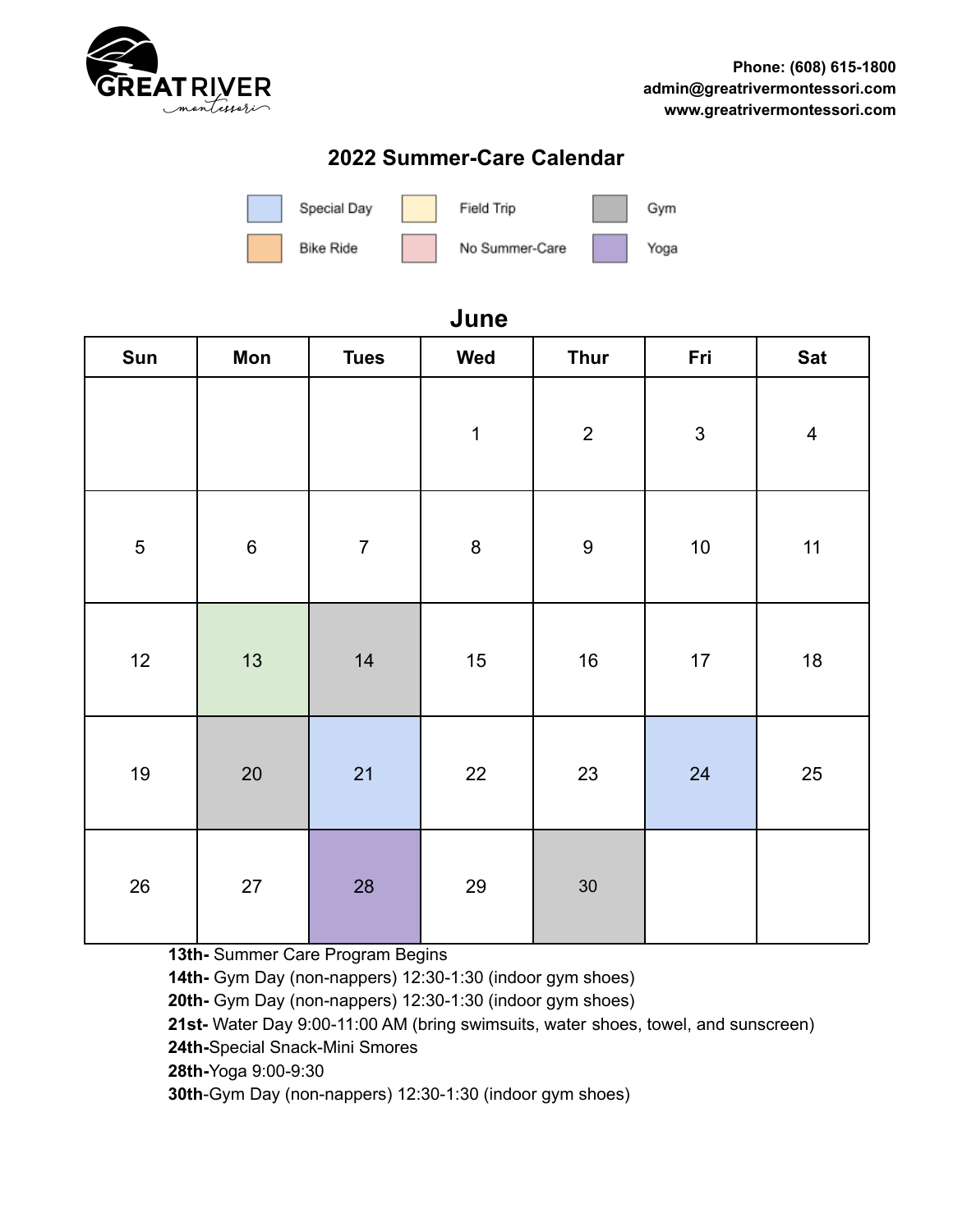| July           |                |             |                  |                  |                         |                  |
|----------------|----------------|-------------|------------------|------------------|-------------------------|------------------|
| <b>Sun</b>     | Mon            | <b>Tues</b> | Wed              | <b>Thur</b>      | Fri                     | <b>Sat</b>       |
|                |                |             |                  |                  | $\overline{\mathbf{1}}$ | $\overline{c}$   |
| $\mathfrak{S}$ | $\overline{4}$ | $\sqrt{5}$  | $\boldsymbol{6}$ | $\boldsymbol{7}$ | $\bf 8$                 | $\boldsymbol{9}$ |
| 10             | $11$           | 12          | 13               | 14               | 15                      | $16\,$           |
| 17             | $18$           | $19$        | $20\,$           | 21               | $22\,$                  | 23               |
| 24             | 25             | $26\,$      | 27               | 28               | 29                      | 30               |
| 31             |                |             |                  |                  |                         |                  |

**July**

**1st-** Theme Day: Wear your red, white, and blue! **4th and 5th-** No Summer Care (4th of July Holiday Break) **6th-** Field Trip to Deer Wood Park 9:00-10:30 AM (wear shoes appropriate for play equipment) **12th-**Yoga 9:00-9:30 **13th-**Gym Day (non-nappers) 12:30-1:30 (indoor gym shoes) **15th-** Bring your favorite stuffed animal **18th-**Gym Day (non-nappers) 12:30-1:30 (indoor gym shoes) **21st-** Bike Ride (ages 6+) 9:15 - 10:15 AM (bike and helmet required) **25th-** Movie Theater Day (bring comfy stuff to cuddle up with) **26th-** Gym Day (non-nappers) 12:30-1:30 (indoor gym shoes) **27th-** Water Day 9:00-11:00 AM (bring swimsuits, water shoes, towel, and sunscreen) **28th**-Yoga 9:00-9:30